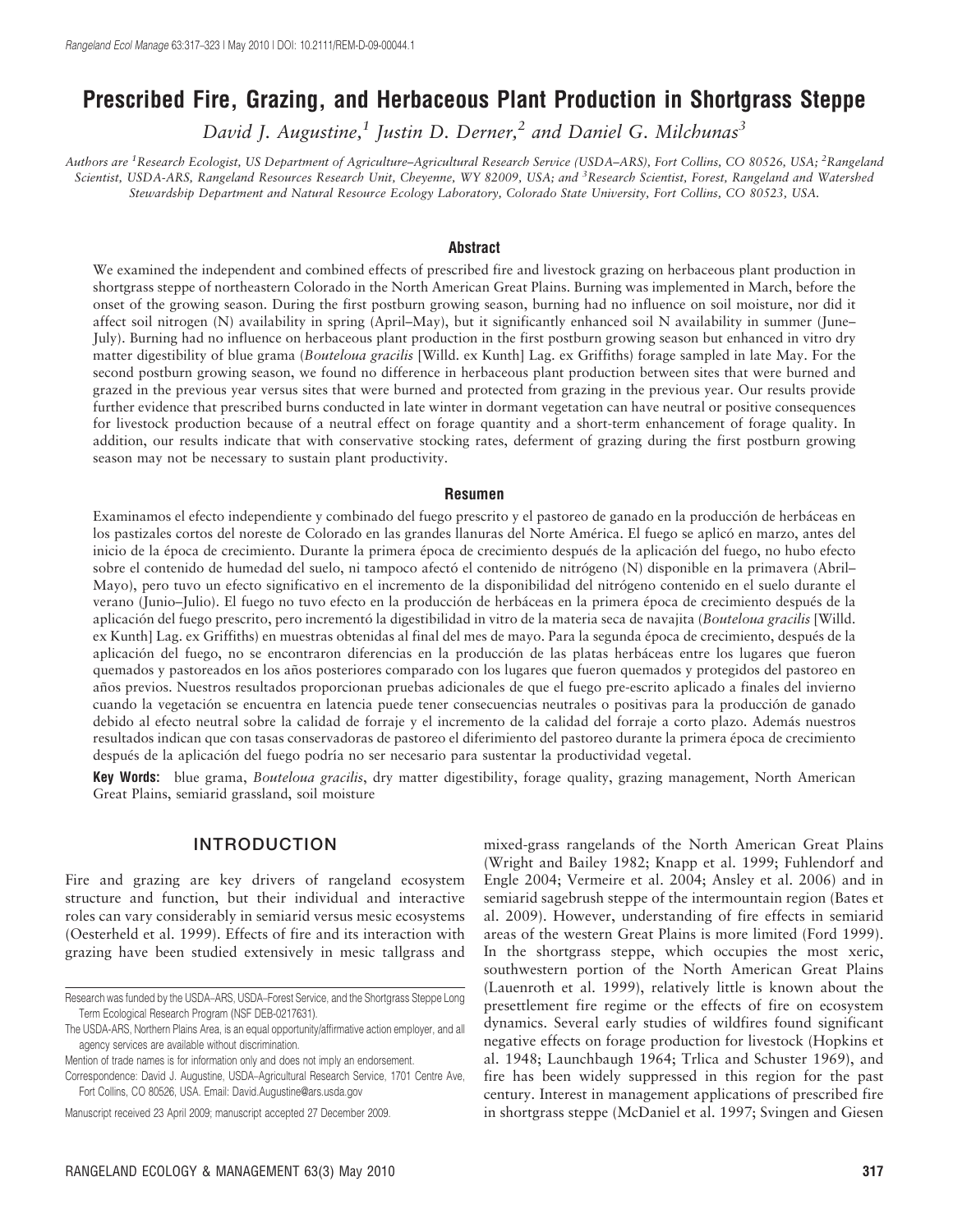1999; Augustine et al. 2007) and the comparative role of fire in different grassland ecosystems (Oesterheld et al. 1999) prompted studies of prescribed fire effects in New Mexico (Brockway et al. 2002; Ford and Johnson 2006) and Colorado (Augustine and Milchunas 2009).

Vegetation responses were recently compared on burned versus unburned shortgrass steppe over a 6-yr period (Augustine and Milchunas 2009). In most years, prescribed burning did not affect aboveground herbaceous biomass production, enhanced grass nitrogen (N) content early in the growing season, and negatively affected cactus (Opuntia polyacantha Haw.) and broom snakeweed (Gutierrezia sarothrae [Pursh] Britton & Rusby) abundance. However, several questions remain regarding effects of fire and grazing interactions on aboveground herbaceous biomass production in shortgrass steppe.

First, the influence of fire on soil moisture and N availability may feed back to herbaceous production and contribute to differences in productivity responses in subhumid versus semiarid rangelands (Oesterheld et al. 1999). For example, periodic fire in tallgrass prairie can substantially increase herbaceous production through its effects on the temporal pattern of soil N and light availability (Blair 1997; Johnson and Matchett 2001). Early studies in semiarid grasslands of the western Great Plains suggested that periodic fires would suppress production in dry years and have neutral or positive effects in wet years (Ford 1999), potentially mediated by the effect of litter removal on soil moisture limitations in dry versus wet years. However, the influence of fire on soil nitrogen and moisture availability and how this may in turn influence plant production has not been evaluated in shortgrass steppe.

Second, a trade-off potentially exists between a reduction in forage quantity (if any) on burned areas versus an increase in forage quality. Removal of standing dead biomass by burning enhanced the concentration of N in aboveground biomass of the dominant forage grass, blue grama (Bouteloua gracilis), during May–July of the first postburn growing season (Augustine and Milchunas 2009), but livestock may be limited more by their ability to acquire energy rather than protein from forage at this time of year.

Third, experimental studies of fire effects in shortgrass steppe have been conducted either in the absence of grazing (Brockway et al. 2002; Ford and Johnson 2006) or in the presence of grazing (Augustine and Milchunas 2009) but have not evaluated interactions between fire and grazing. Engle and Bidwell (2001) reviewed fire effects in tallgrass prairie and noted that postburn reductions in stocking rate of domestic livestock may facilitate grass recovery depending on local conditions but that understocking for more than one or two years is likely unwarranted. In sagebrush steppe, deferment of livestock grazing on public rangelands for the first several postburn growing seasons is a standard practice to allow for herbaceous vegetation recovery, but recent studies have found that initiation of moderate grazing following completion of the first postburn growth cycle of the dominant grasses does not limit herbaceous recovery (Bruce et al. 2007; Bates et al. 2009).

Here, our objective was to evaluate the potential interactive effects of grazing and fire on herbaceous production, soil moisture, N availability, and forage quality (measured as in vitro dry matter digestibility) in shortgrass steppe. We report on a study in which the randomization of burned and unburned treatments was accomplished by creating burn-exclusion plots within a prescribed burn and grazing was manipulated via exclosures. We predicted that soil moisture and herbaceous production would be negatively affected by the combined effects of fire and grazing, whereas N availability and forage quality would increase.

### METHODS

### Study Area Description

The study was conducted during 2007–2008 on the eastern unit of the Pawnee National Grassland, which is managed by the US Department of Agriculture (USDA) Forest Service and located approximately 20 km east of Briggsdale in Weld County, Colorado (lat  $40^{\circ}37'3.5''N$ , long  $104^{\circ}05'47.8''W$ ). The climate is semiarid, with cold, dry winters; most precipitation falls as rain between April and September (Lauenroth and Milchunas 1992). Long-term mean annual precipitation (1951–2005) measured at Briggsdale is 331 mm, and mean growing-season precipitation (April–September) is 265 mm. Annual precipitation was 185, 353, and 302 mm in 2006, 2007, and 2008, respectively, and growing-season precipitation in the same years was 143, 261, and 294 mm. Precipitation during the winter (December–March) preceding the burn was 26 mm (74% of long-term average). Precipitation following the burn was 69 mm during the spring (April–May; 84% of long-term average) and 93 mm during summer (June–July; 85% of longterm average), with most of the summer precipitation occurring during the last week of July.

# Experimental Design

We studied a 259-ha site where the USDA Forest Service conducted a prescribed burn on 17 March 2007. The site was relatively flat (0–3% slope) with well-drained loam and fine sandy loam soils. Vegetation is dominated by the perennial, grazing-tolerant shortgrasses blue grama and buffalograss (Buchloe dactyloides [Nutt.] J. T. Columbus; Milchunas et al. 1989; Lauenroth and Milchunas 1992). Before burning, we established 10 randomly selected  $30 \times 30$  m plots, with five of these randomly selected to be protected from burning and five with no protection from the burn. On the day of burn implementation, the five plots receiving the ''no-burn'' treatment were protected by crews that established a wet line approximately 1 m outside the plot and then initiated back burns around the plot at the same time that head fires were being lit with drip torches for the full 259-ha area. The burn was conducted with ambient temperatures of  $20-22^{\circ}$ C, relative humidity of 22–25%, and average wind speeds of 0.9– 3.1 m $\cdot$  s<sup>-1</sup> (gusting to 6.3 m $\cdot$  s<sup>-1</sup>). During the 10 yr preceding the burn, the study area was grazed annually by cattle during June–October at an average stocking rate of 0.3 animal unit months $\cdot$  ha<sup>-1</sup>, which corresponds to a light stocking rate for shortgrass steppe rangeland. After the burn, the area was grazed at the same stocking rate during 1 June–15 October 2007.

 $A$  4  $\times$  4 m exclosure constructed with welded wire livestock panels (which excluded both cattle and pronghorn antelope, Antilocapra americana) was established in each plot before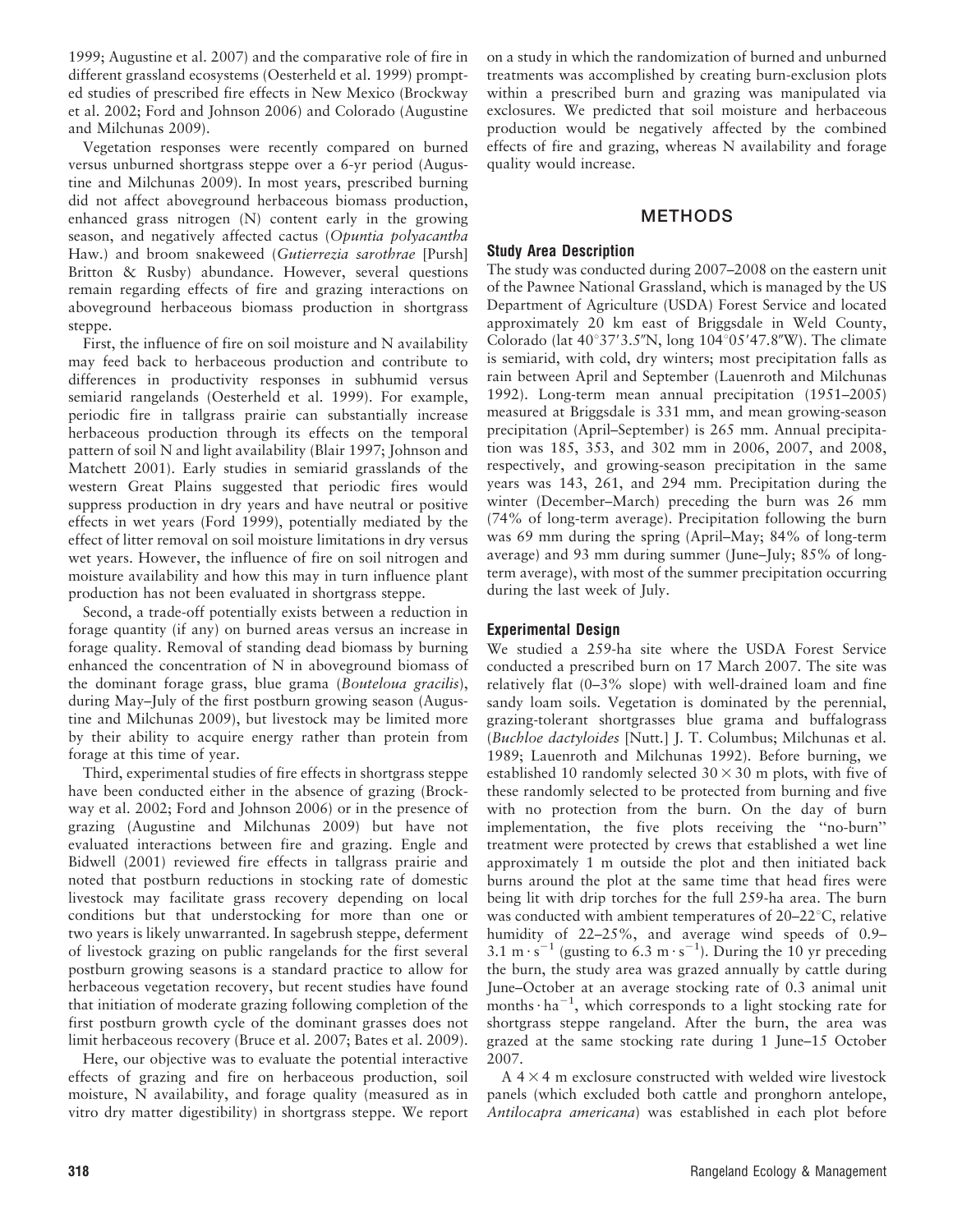grazing in 2007. Exclosures were removed in November 2007 to avoid effects of snow drifting over the winter and were reestablished in the same locations on each plot in April 2008. These 10 exclosures therefore provided sites that were 1) burned in 2007 and ungrazed in 2007 and 2008 or 2) unburned and ungrazed in 2007 and 2008. We also established a second  $4 \times 4$  m exclosure in a previously grazed location within each  $30 \times 30$  m plot in April 2008. These additional 10 exclosures provided sites that were 1) burned and grazed in 2007 and ungrazed in 2008 and 2) unburned and grazed in 2007 and ungrazed in 2008.

#### **Measurements**

In 2007, we harvested aboveground, herbaceous biomass in 15 0.1-m<sup>2</sup> (0.2  $\times$  0.5 m) quadrats within each of the five burned and unburned plots on 30–31 May (before cattle grazing). We also harvested aboveground, current-year biomass of herbaceous plants in 10  $0.1 \text{ m}^2$  quadrats within each exclosure on 30–31 July. These harvests provide an estimate of the effect of burning on herbaceous production during the first postburn growing season but do not account for the effect of grazing during that time. For all biomass harvests, aboveground biomass of cactus was removed from quadrats before clipping and is not included in herbaceous biomass values. In addition, we separated harvested biomass into current-year production versus previous years' growth. In 2008, we harvested aboveground, herbaceous biomass in 10 0.1- $m^2$  quadrats within each of the 20 exclosures on 5–8 August. These values provide an estimate of peak herbaceous biomass for the grazing  $\times$  burning treatments applied in 2007.

During the 2007 growing season, we examined burn effects on soil moisture and soil N availability. Soil moisture was measured at approximately two week intervals during April– July. In shortgrass rangeland, 55–65% of total root biomass is found in the upper 10 cm of the soil profile (Lauenroth and Milchunas 1992), and this soil layer displays the greatest amount of temporal variation (Leetham and Milchunas 1985). If fire affects soil moisture by removing litter and standing dead plant material and thereby enhancing evaporation at the soil surface, these effects are most likely to be detected in the upper soil layer. Therefore, on each of the eight sampling dates, we measured volumetric soil moisture content using a time-domain reflectrometry (TDR) probe (FieldScout TDR 300; Spectrum Technologies, Plainfield, IL) inserted vertically at 0–10-cm depth at 20 locations along a transect bisecting each  $30 \times 30$  m plot. We also collected soil cores (0–10-cm depth) paired with TDR measurements of soil moisture at 20 locations on two dates in June and confirmed that volumetric soil moisture measured by the TDR probe was closely correlated with gravimetric soil moisture from soil cores (gravimetric soil moisture  $[\%] = 0.541 \times$  volumetric soil moisture  $[\%] - 1.342$ ;  $F_{1,18} = 222.2$ ,  $P < 0.0001$ ;  $r^2 = 0.93$ ). We measured soil inorganic N ( $NH_4^+$  and  $NO_3^-$ ) availability using in situ ionexchange membranes (Plant Root Simulator $[PRS]^{\text{TM}}$ -probes; Western Ag Innovations Inc, Saskatoon, Canada) inserted into the soil in the presence of plant roots at a depth of 2–8 cm. We used eight cation and eight anion probes per  $30 \times 30$  m plot and two incubation periods (28 March–29 May and 29 May– 28 July 2007; 62 and 59 d, respectively). Probes were cleaned

with deionized water immediately after being removed from the soil before analysis. Probes were eluted with 17.5 mL of 0.5 M HCl for 1 h, and inorganic N ( $NH_4^+$ -N and  $NO_3^-$ -N) was determined colorimetrically (Hangs et al. 2004).

We assessed fire effects on forage quality coincident with the time when cattle began grazing the site in 2007 by collecting aboveground biomass from patches dominated by blue grama on 25 May 2007. Handplucked samples were collected along five replicate transects within each  $30 \times 30$  m plot, oven-dried, ground to pass a 1-mm screen, and analyzed for in vitro dry matter digestibility following the procedures of Tilley and Terry (1963) as modified by White et al. (1981).

#### Statistical Analyses

We analyzed burn effects on aboveground herbaceous biomass production, soil moisture, and soil N availability in 2007 using repeated-measures analysis of variance within a completely randomized experimental design that treated burning and time as fixed effects (Proc GLM, SAS System for Windows, v9.2). We analyzed interactive effects of burning and grazing on herbaceous production in 2008 with a general linear mixed model that accounted for the experimental design's split-plot structure (burn treatment analyzed at the whole-plot level and grazing treatment at the split-plot level) implemented using the Proc GLM in SAS.

#### RESULTS

Soil moisture fluctuated substantially over the course of the 2007 growing season ( $F_{7,56} = 111.5$ ,  $P < 0.01$ ), but prescribed burning had no detectable effect on soil moisture at any time (time  $\times$  burn interaction: F<sub>7,56</sub> = 0.74, P = 0.64; burn main effect  $F_{1,8} = 0.68$ ,  $P = 0.43$ ; Fig. 1). For soil inorganic N availability as measured by the PRSTM resin probes, we detected a significant interaction between the burn treatment and time of measurement (time  $\times$  burn interaction: F<sub>1,8</sub> = 3.36,  $P = 0.10$ ; Fig. 2). Analysis of the main effects of burning on soil N revealed no effect in April–May ( $F_{1,8} = 0.24$ ,  $P = 0.64$ ) but a large, significant increase in soil N availability on burned compared to unburned plots in June–July  $(F_{1,8} = 5.84,$  $P = 0.04$ ; Fig. 2).

Burning had no detectable effect on aboveground herbaceous biomass measured either in late May or late July in 2007 (time  $\times$  burn interaction: F<sub>1,8</sub> = 0.16, P = 0.70; burn main effect:  $F_{1,8} = 1.0$ ,  $P = 0.35$ ; Fig. 3). Current-year herbaceous biomass measured in late May was greater than biomass in late July ( $F_{1,8} = 13.3$ ,  $P < 0.01$ ), reflecting the dry conditions that occurred during the summer of 2007 (Fig. 1). Burning reduced standing dead biomass from the previous year by 86% compared to unburned plots in late May, but the magnitude of this difference declined substantially for the late July harvest (time  $\times$  burn interaction: F<sub>1,8</sub> = 8.73, P = 0.02; burn main effect:  $F_{1,8} = 28.13$ ,  $P < 0.01$ ). Standing dead biomass declined on both burned and unburned plots between late May and late July ( $F_{1,8}$  = 10.74,  $P = 0.01$ ) and made up only a minor portion (4–9%) of total aboveground herbaceous biomass by late July (Fig. 3). Burning enhanced in vitro dry matter digestibility of hand-plucked blue grama samples by 11% in late May (mean  $\pm$  1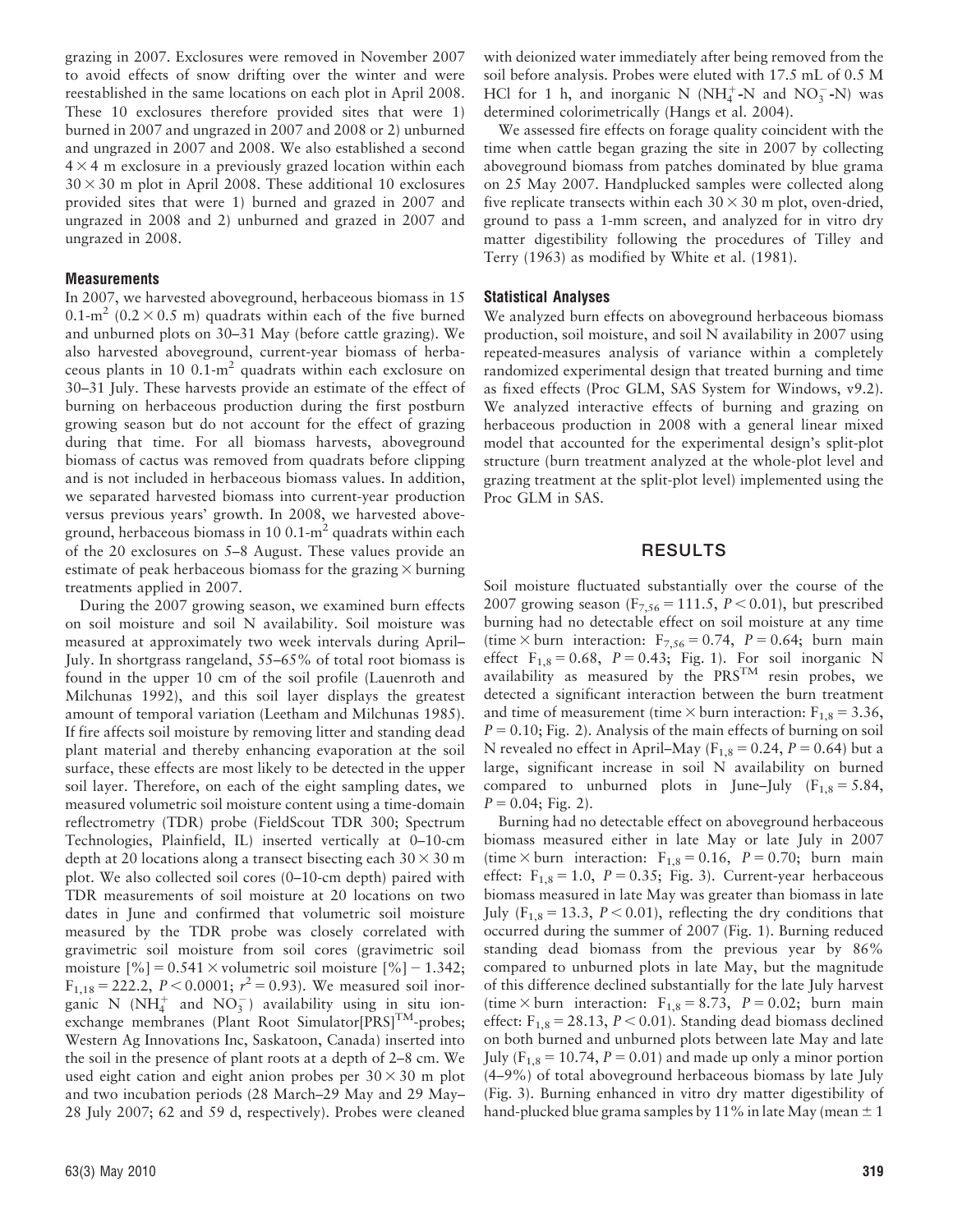

**Figure 1.** Soil moisture content (mean  $\pm$  1 SE) in burned and unburned treatments on the Pawnee National Grassland, Colorado, during April– July 2007.

 $SE = 69.9 \pm 0.2\%$  on burned plots and  $62.9 \pm 0.7\%$  on unburned plots;  $t_2 = 9.16$ , df = 8,  $P < 0.01$ ).

In 2008, we found no evidence that grazing during the first postburn growing season interacted with burning to influence herbaceous production (burn  $\times$  grazing interaction:  $F_{1,8} = 0.15$ ,  $P = 0.71$ ) and no evidence that burning affected aboveground herbaceous production during the second year after the burn  $(F<sub>1,8</sub> = 1.24, P = 0.30; Fig. 4).$ 

### **DISCUSSION**

The high degree of interannual variation in precipitation in semiarid regions of the North American Great Plains has strongly influenced perceptions of the role of fire and led to the hypothesis that fire effects will be positive in years with above-



Figure 3. Aboveground herbaceous biomass (current-year production) and aboveground standing dead biomass remaining from the previous growing seasons (old standing dead) on burned versus unburned treatments as of 31 May and 31 July 2007, on the Pawnee National Grassland, Colorado.

average precipitation (Wright 1974) and negative in belowaverage years (Launchbaugh 1964; Dwyer and Pieper 1967). This hypothesis is based on the idea that litter removal can negatively affect soil moisture through increased evaporative loss and that the magnitude of this effect increases during dry years (Augustine and Milchunas 2009). In sagebrush steppe rangelands with coarse-textured soils, studies have also shown that fires can increase water loss to runoff due to both ground





**Figure 2.** Soil inorganic nitrogen availability (mean  $\pm$  1 SE) in burned and unburned treatments on the Pawnee National Grassland, Colorado, during April–July 2007.

Figure 4. Effects of burning and grazing on current-year production of aboveground herbaceous biomass production during 2008 on the Pawnee National Grassland, Colorado.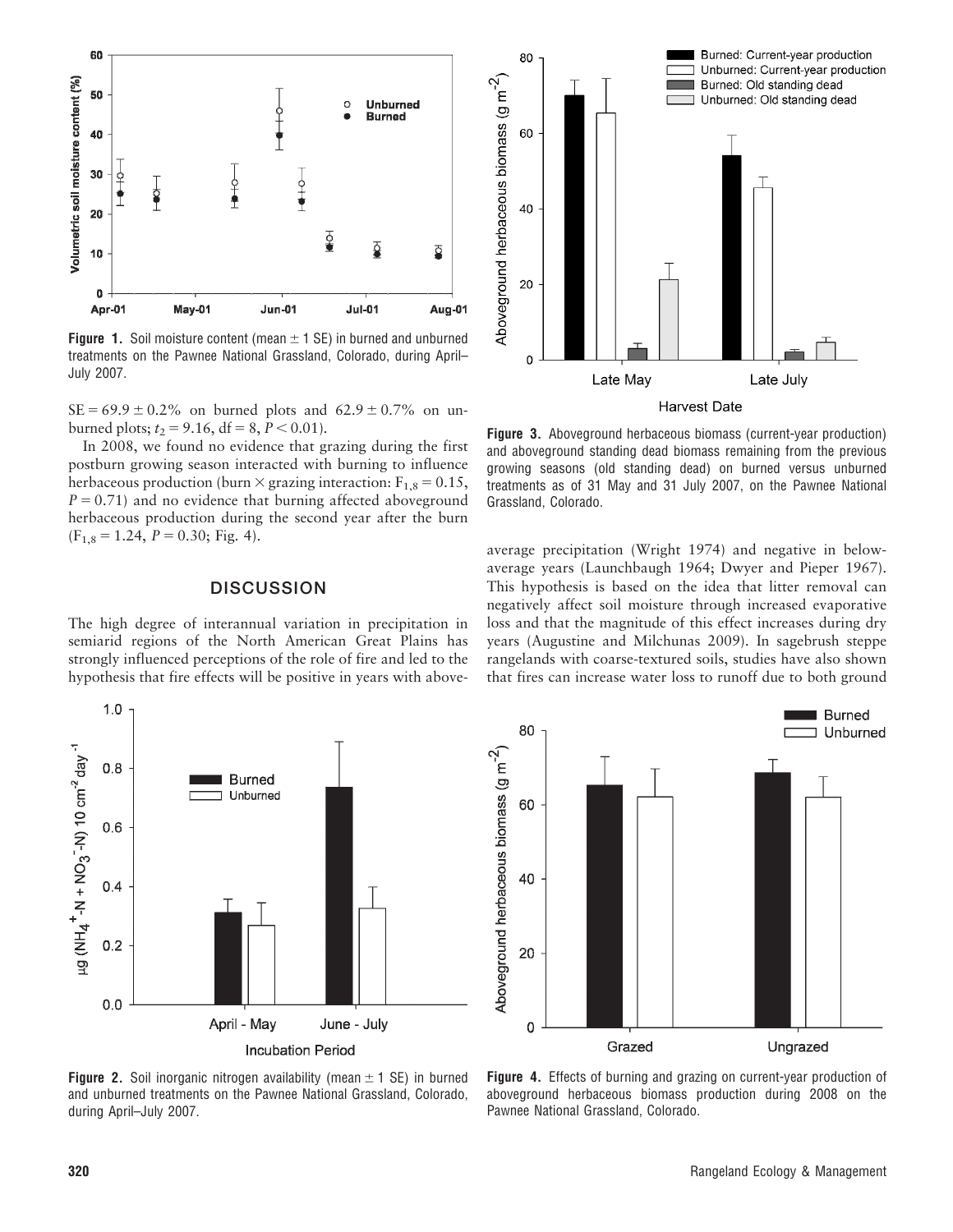cover removal and increased water repellency due to changes in hydrophobic organic compounds at the soil surface (Pierson et al. 2008). In contrast, we found that prescribed fire in shortgrass steppe did not negatively affect aboveground herbaceous production or soil moisture during the first postburn growing season despite below-average precipitation during the winter preceding the burn and the growing season following the burn. Another study addressing spring burns and soil moisture in blue grama–dominated rangeland of Montana also reported no effect of prescribed fire on soil moisture but found a positive burn effect on forage production (White and Currie 1983). The low topographic relief and fine-textured soils of many rangelands of the western Great Plains may minimize fire effects on runoff as compared with sagebrush steppe (Pierson et al. 2008). The lack of a burn effect on soil moisture in our study suggests that additional factors, such as the timing and intensity of burns or the way that burns affect other soil resources, may underlie variation among studies (Brockway et al. 2002; Augustine and Milchunas 2009; Scheintaub et al. 2009) in how burning affects plant production in semiarid rangelands.

Hypotheses concerning positive fire effects on herbaceous plant production in other rangelands have focused on the collective influence of litter removal on light, water, and N limitations to subsequent plant growth in tallgrass prairie (Blair 1997) and the combination of changes in shrub–grass competition and inorganic N availability in sagebrush steppe (Davies et al. 2007). Light limitation is unlikely to affect plant growth within the sparse canopy of the shortgrass steppe (Burke et al. 1998), but fire effects on soil N availability have not been examined. We hypothesized that burning would enhance N availability early in the growing season due to litter removal. In contrast, we found that burning did not affect N availability in spring (April–May) but did result in a surprisingly large enhancement of N availability in summer (June–July) during a period of plant senescence. Although June–July was primarily a dry period, we note that a thunderstorm occurred in late July (after the last soil moisture measurement but before removal of resin probes), which likely allowed for diffusion of inorganic N to the probes in spite of dry conditions during most of the incubation period. Fireinduced enhancement of soil N during the first postburn growing season has also been documented in sagebrush steppe (Davies et al. 2007) and montane shrublands and grasslands (Hobbs and Schimel 1984) and in the latter case was attributed to increased soil temperature. Our finding of increased N availability in summer but not during the 2-mo spring incubation that immediately followed the burn could potentially be related to seasonally dependent soil temperature and microbial responses to burning. Other additional or alternative mechanisms include indirect burn effects on belowground processes, such as plant inputs to the soil and rates of plant N uptake. Our findings suggest that further attention to fire effects on belowground processes in shortgrass steppe is warranted.

A comparison of studies where burning reduced the productivity of shortgrass rangelands to the conditions in our studies on the Pawnee National Grassland suggests that vegetation is least affected by fire in sites when burns occur in dormant vegetation with relatively low fuel loads. Comparisons of fuel loads across studies are limited by variation in the measurements of current-year production versus previous-year standing dead and litter, but previous studies reporting negative fire effects in shortgrass were at sites with annual herbaceous production of 100–350 g $\cdot$  m<sup>-2</sup> (Launchbaugh 1964; Trlica and Schuster 1969; Brockway et al. 2002) with no plant consumption by livestock. In addition, negative effects on herbaceous production have been reported for burns conducted when a portion of the plants are photosynthetically active (Dix 1960; Brockway et al. 2002; Ford and Johnson 2006; Scheintaub et al. 2009). In contrast, studies have found neutral or positive effects on sites dominated by blue grama where annual herbaceous production is  $40-145$  g·m<sup>-2</sup>, and the burn is conducted before the onset of plant growth (this study; White and Currie 1983; Augustine and Milchunas 2009; Scheintaub et al. 2009).

Relative to other rangelands worldwide, the shortgrass steppe is one of the most resistant to grazing and fire in terms of plant community composition and productivity (Milchunas and Lauenroth 1993; Milchunas et al. 2008). This resistance to aboveground disturbances may be attributed in large part to traits of the dominant shortgrasses: blue grama and buffalograss. Blue grama is the most abundant species in the shortgrass steppe and is characterized by consistently high allocation of resources belowground throughout the growing season (Menke and Trlica 1981; Milchunas et al. 2008). Buffalograss has a prostrate growth form that reduces losses to grazing and also exhibits high regrowth potential. For example, a recent study found that the combination of burning and simulated grazing (clipping) had no effect on aboveground productivity of buffalograss compared to burned and unclipped treatments (Castellano and Ansley 2007). The combination of plant species resistant to aboveground disturbances and the conservative stocking rates used in our study may explain the finding that grazing of recently burned shortgrass steppe did not negatively affect aboveground herbaceous production.

# MANAGEMENT IMPLICATIONS

Three key questions concerning potential effects of prescribed burns on livestock production are 1) effects on forage quantity, 2) effects on forage quality, and 3) whether burned sites need to remain ungrazed for a recovery period following burning. Our results indicate that late winter burns conducted in previously grazed shortgrass steppe do not suppress forage production. In addition, removal of standing dead by burning significantly enhanced the digestibility of blue grama in late May, when cattle typically begin summer grazing on shortgrass steppe. Whether this will influence cattle gains depends on many factors, including stocking rate, plant growth rates, and the degree to which current forage production (vs. consumption of old standing dead) is sufficient to meet the daily forage demand of stocked animals. However, we note that by the end of July, standing dead from the previous year contributes minimally to total available forage, and hence loss to burning is likely to affect herbage intake by cattle only in dry years (i.e., with low spring and early summer forage production) and only early in the grazing season (May–July). Where burning affects  $\leq 50\%$ of a pasture and cattle have free access among burned and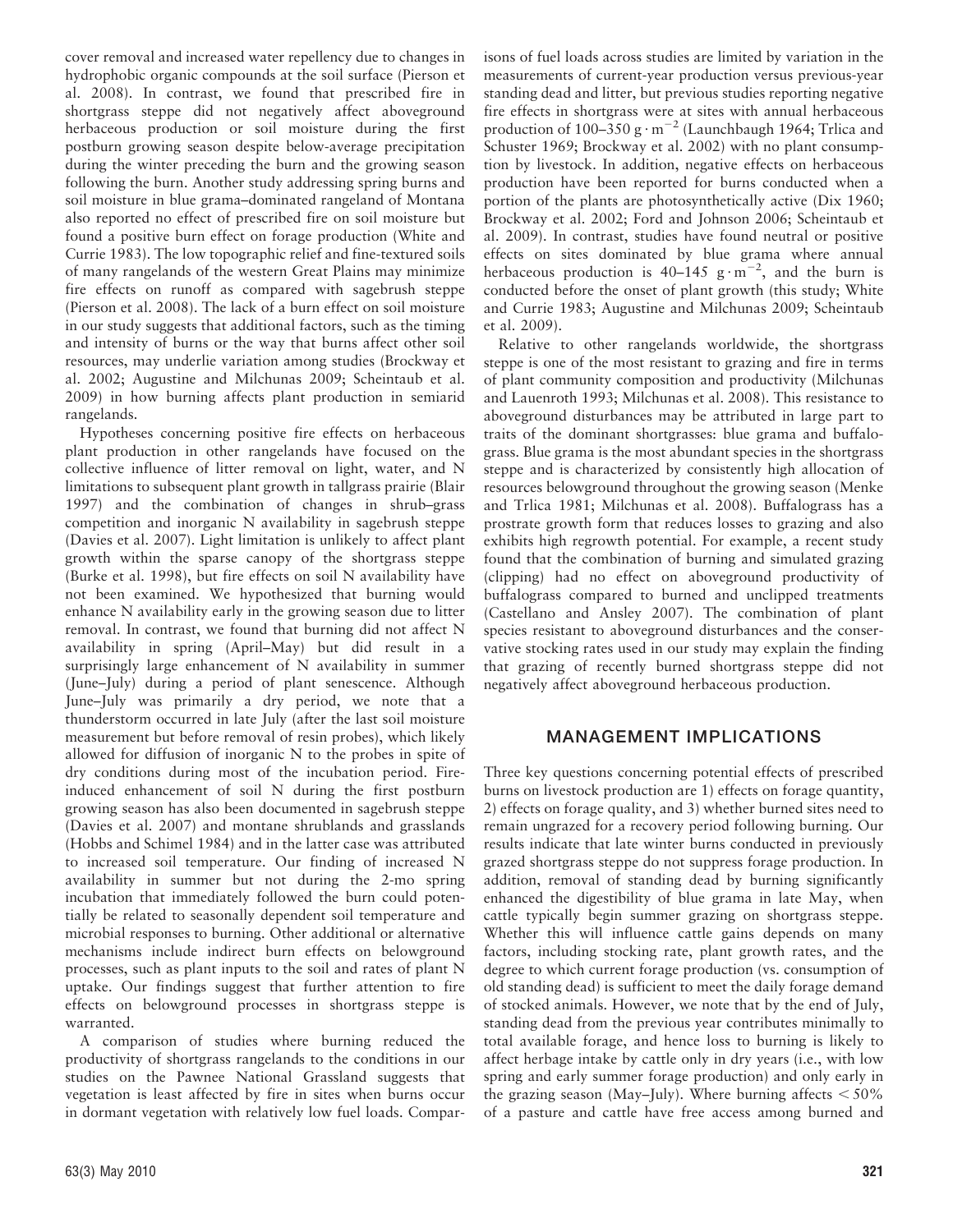unburned areas (patch-burn grazing sensu Fuhlendorf and Engle 2004), enhanced forage quality on the burned portion could allow for increased daily forage intake rates by cattle in wet years, while old standing dead retained on the unburned portions could provide insurance against the possibility of low forage production in dry years.

Variation in burn conditions, plant community composition, and local weather conditions precludes the development of broadly applicable rules of thumb for postfire management (Engle and Bidwell 2001). However, recent studies suggest that a variety of rangelands in western North America may be resilient to the combined effects of fire followed by properly applied grazing management, including tallgrass prairie (Fuhlendorf and Engle 2004) and sagebrush steppe (Bruce et al. 2007; Bates et al. 2009). In this study, we found that deferment of grazing during the first postburn growing season had no effect on forage production in shortgrass steppe compared to sites grazed at a conservative stocking rate during the first postburn growing season. While these findings cannot be extrapolated beyond the conditions of the experiment, they indicate a need for further evaluation of livestock grazing at a variety of stocking rates during the first postburn growing season in shortgrass steppe.

# ACKNOWLEDGMENTS

We thank Steve Currey, Elizabeth Humphrey, and James White for their assistance in implementing the experimental design for this study, Nehalem Breiter for providing stocking rates, Drs Lance Vermiere and Paulette Ford and two anonymous reviewers for helpful comments on a previous version of the paper, Dr Tim Springer for assistance with in vitro digestibility analyses, and Dr Mark West for statistical advice. We thank Mary Ashby, Casey DeGaubin, Tammy Kanode, Jia Ling, Pat McCusker, Matt Mortensen, Tyler O'Dell, Troy Smith, and Jeff Thomas for field assistance.

# LITERATURE CITED

- ANSLEY, R. J., M. J. CASTELLANO, AND W. E. PINCHAK. 2006. Sideoats grama growth responses to seasonal fires and clipping. Rangeland Ecology & Management 59:258–266.
- AUGUSTINE, D. J., J. F. CULLY, JR., AND T. L. JOHNSON. 2007. Influence of fire on blacktailed prairie dog colony expansion in shortgrass steppe. Rangeland Ecology & Management 60:538–542.
- AUGUSTINE, D. J., AND D. G. MILCHUNAS. 2009. Vegetation responses to prescribed burning of grazed shortgrass steppe. Rangeland Ecology & Management 62:89–97.
- BATES, J. D., E. C. RHODES, K. W. DAVIES, AND R. SHARP. 2009. Postfire succession in big sagebrush steppe with livestock grazing. Rangeland Ecology & Management 62:98–110.
- BLAIR, J. M. 1997. Fire, N availability, and plant response in grasslands: a test of the transient maxima hypothesis. Ecology 78:2359–2368.
- BROCKWAY, D. G., R. G. GATEWOOD, AND R. B. PARIS. 2002. Restoring fire as an ecological process in shortgrass prairie ecosystems: initial effects of prescribed burning during the dormant and growing seasons. Journal of Environmental Management 65:135–152.
- BRUCE, L. B., B. PERRYMAN, K. CONLEY, AND K. MCADOO. 2007. Case study: grazing management on seeded and unseeded post-fire public rangelands. The Professional Animal Scientist 23:285–290.
- BURKE, I. C., W. K. LAUENROTH, M. A. VINTON, P. HOOK, R. H. KELLY, H. E. EPSTEIN, M. O. AGUIAR, M. D. ROBLES, M. O. AGUILERA, M. D. MURPHY, AND R. A. GILL. 1998. Plant-soil interactions in temperate grasslands. Biogeochemistry 42:121–143.
- CASTELLANO, M. J., AND R. J. ANSLEY. 2007. Fire season and simulated grazing differentially affect the stability and drought resilience of a C4 bunchgrass, C3 bunchgrass and C4 lawngrass. Journal of Arid Environments 69:375– 384.
- DAVIES, K. W., J. D. BATES, AND R. F. MILLER. 2007. Short-term effects of burning Wyoming Big Sagebrush steppe in Southeast Oregon. Rangeland Ecology & Management 60:515–522.
- D<sub>IX</sub>, R. L. 1960. The effects of burning on the mulch structure and species composition of grasslands in western North Dakota. Ecology 41:49-56.
- DWYER, D. D., AND R. D. PIEPER. 1967. Fire effects on blue grama-pinyon-juniper rangeland in New Mexico. Journal of Range Management 37:398–401.
- ENGLE, D. M., AND T. G. BIDWELL. 2001. The response of central North American prairies to seasonal fire. Journal of Range Management 54:2–10.
- FORD, P. L. 1999. Response of buffalograss (Buchloe dactyloides) and blue grama (Bouteloua gracilis) to fire. Great Plains Research 9:261–276.
- FORD, P. L., AND G. V. JOHNSON. 2006. Effects of dormant- vs. growing-season fire in shortgrass steppe: biological soil crust and perennial grass responses. Journal of Arid Environments 67:1–14.
- FUHLENDORF, S. D., AND D. M. ENGLE. 2004. Application of the fire–grazing interaction to restore a shifting mosaic on tallgrass prairie. Journal of Applied Ecology 41:604–614.
- HANGS, R. D., K. J. GREER, AND C. A. SULEWSKI. 2004. The effect of interspecific competition on conifer seedling growth and nitrogen availability using ionexchange membranes. Canadian Journal of Forest Research 34:754–761.
- HOBBS, N. T., AND D. S. SCHIMEL. 1984. Fire effects on nitrogen mineralization and fixation in mountain shrub and grassland communities. Journal of Range Management 37:402–405.
- HOPKINS, H., F. ALBERTSON, AND A. RIEGEL. 1948. Some effects of burning upon a prairie in west-central Kansas. Transactions of the Kansas Academy of Science 51:131–141.
- JOHNSON, L. C., AND J. R. MATCHETT. 2001. Fire and grazing regulate belowground processes in tallgrass prairie. Ecology 82:3377–3389.
- KNAPP, A. K., J. M. BLAIR, J. M. BRIGGS, S. L. COLLINS, D. C. HARTNETT, L. C. JOHNSON, AND E. G. TOWNE. 1999. The keystone role of bison in North American tallgrass prairie. BioScience 49:39–50.
- LAUENROTH, W. K., I. C. BURKE, AND M. P. GUTMANN. 1999. The structure and function of ecosystems in the central North American grassland region. Great Plains Research 9:223–260.
- LAUENROTH, W. K., AND D. G. MILCHUNAS. 1992. Short-grass steppe. In: R. Coupland [ED.]. Ecosystems of the world. New York, NY, USA: Elsevier. p. 183–226.
- LAUNCHBAUGH, J. L. 1964. Effects of early spring burning on yields of native vegetation. Journal of Range Management 17:5–6.
- LEETHAM, J. W., AND D. G. MILCHUNAS. 1985. The composition and distribution of soil microarthropods in the shortgrass steppe in relation to soil water, root biomass, and grazing by cattle. Pedobiologia 28:311–325.
- MCDANIEL, K. C., C. R. HART, AND D. B. CARROLL. 1997. Broom snakeweed control with fire on New Mexico blue grama rangeland. Journal of Range Management 50:652–659.
- MENKE, J. W., AND M. J. TRLICA. 1981. Carbohydrate reserve, phenology, and growth cycles of nine Colorado range species. Journal of Range Management 34:269–277.
- MILCHUNAS, D. G., AND W. K. LAUENROTH. 1993. Quantitative effects of grazing on vegetation and soils over a global range of environments. Ecological Monographs 63:327–366.
- MILCHUNAS, D. G., W. K. LAUENROTH, I. C. BURKE, AND J. K. DETLING. 2008. Effects of grazing on vegetation. In: W. K. Lauenroth and I. C. Burke [EDS.]. Ecology of the shortgrass steppe: a long-term perspective. New York, NY, USA: Oxford University Press. p. 389–446.
- MILCHUNAS, D. G., W. K. LAUENROTH, P. L. CHAPMAN, AND M. K. KAZEMPOUR. 1989. Effects of grazing, topography and precipitation on the structure of a semiarid grassland. Vegetatio 80:11–23.
- OESTERHELD, M., J. LORETI, M. SEMMARTIN, AND J. M. PARUELO. 1999. Grazing, fire and climate effects on primary productivity of grasslands and savannas. In: L. R. Walker [ED.]. Ecosystems of disturbed ground. New York, NY, USA: Elsevier. p. 287–306.